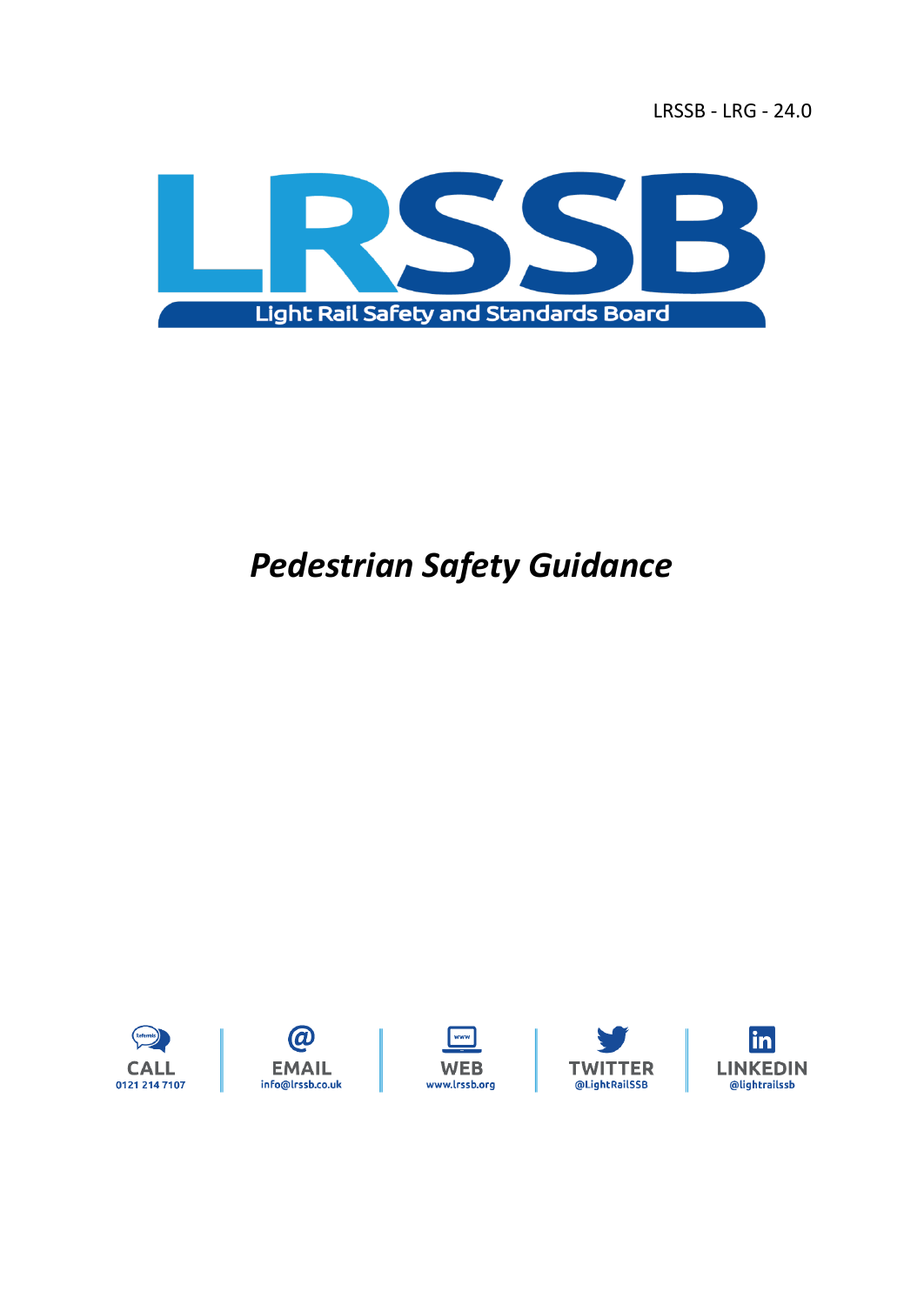

| <b>LRSSB - LRG - 24.0</b> |            |  |
|---------------------------|------------|--|
| Issue                     |            |  |
| Revision                  | O          |  |
| Date                      | 09/03/2022 |  |
| Page                      | 1 of 18    |  |

| PEDESTRIAN SAFETY GUIDANCE<br><b>TITLE:</b>                                                                                                                                                                                                                                                                                                                                                                                                                                                                                                                                                                                                                                                                                         |    |                               |                     |    |                        |                      |                                      |
|-------------------------------------------------------------------------------------------------------------------------------------------------------------------------------------------------------------------------------------------------------------------------------------------------------------------------------------------------------------------------------------------------------------------------------------------------------------------------------------------------------------------------------------------------------------------------------------------------------------------------------------------------------------------------------------------------------------------------------------|----|-------------------------------|---------------------|----|------------------------|----------------------|--------------------------------------|
| <b>REF:</b>                                                                                                                                                                                                                                                                                                                                                                                                                                                                                                                                                                                                                                                                                                                         |    | LRG 24.0                      |                     |    |                        | <b>STATUS:</b>       | Final                                |
| <b>ISSUE:</b>                                                                                                                                                                                                                                                                                                                                                                                                                                                                                                                                                                                                                                                                                                                       | 01 | <b>REVISION:</b>              |                     | 00 | <b>DATE:</b>           |                      | 09/03/2022                           |
| <b>DEPT:</b>                                                                                                                                                                                                                                                                                                                                                                                                                                                                                                                                                                                                                                                                                                                        |    | <b>LRSSB Safety Assurance</b> |                     |    |                        | <b>REVIEW DUE:</b>   | 09/03/2023                           |
| <b>DOCUMENT OWNER:</b>                                                                                                                                                                                                                                                                                                                                                                                                                                                                                                                                                                                                                                                                                                              |    |                               |                     |    |                        | <b>DISTRIBUTION:</b> |                                      |
| <b>LRSSB</b>                                                                                                                                                                                                                                                                                                                                                                                                                                                                                                                                                                                                                                                                                                                        |    |                               |                     |    | <b>ALL UK TRAMWAYS</b> |                      |                                      |
| <b>DESCRIPTION:</b>                                                                                                                                                                                                                                                                                                                                                                                                                                                                                                                                                                                                                                                                                                                 |    |                               |                     |    |                        |                      |                                      |
| THIS DOCUMENT PROVIDES GUIDANCE ON PEDESTRIAN SAFETY                                                                                                                                                                                                                                                                                                                                                                                                                                                                                                                                                                                                                                                                                |    |                               |                     |    |                        |                      |                                      |
| <b>PREPARED BY:</b>                                                                                                                                                                                                                                                                                                                                                                                                                                                                                                                                                                                                                                                                                                                 |    |                               | <b>REVIEWED BY:</b> |    |                        |                      | <b>AUTHORISED BY:</b>                |
| <b>Richard Roels</b>                                                                                                                                                                                                                                                                                                                                                                                                                                                                                                                                                                                                                                                                                                                |    |                               | Mark Ashmore        |    |                        |                      | Carl Williams                        |
| S and L Roberts (Railway Consulting) Ltd                                                                                                                                                                                                                                                                                                                                                                                                                                                                                                                                                                                                                                                                                            |    |                               | LRSSB               |    |                        |                      | <b>Chief Executive Officer LRSSB</b> |
| <b>SOURCE / RELATED DOCUMENTS:</b>                                                                                                                                                                                                                                                                                                                                                                                                                                                                                                                                                                                                                                                                                                  |    |                               |                     |    |                        |                      |                                      |
| LRG 1.0 Tramway Principles and Guidance (TPG) (LRSSB) (and associated LRG Guidance indexes)<br>CEN/TR17420 - Railway Application - Vehicle End and Design for Trams and Light Rail Vehicles with Respect to Pedestrian Safety<br>'Operation and safety of tramways in interaction with public space' (TU1103) COST (European Cooperation in Science and<br>Technology)<br>Safety and Operation of Tramways in Interaction with Public Space, 2016, Fontaine, M., and Novales M. Transportation Research<br>Procedia<br>Vehicle and pedestrian safety at light rail stops in mixed traffic, Transportation Research Record Journal of the Transportation<br>Research Board<br>The Highway Code 2022<br>RAIB Reports - see Appendix 1 |    |                               |                     |    |                        |                      |                                      |
| <b>RELATED TRAINING COURSES:</b><br><b>RELATED LEGISLATION:</b>                                                                                                                                                                                                                                                                                                                                                                                                                                                                                                                                                                                                                                                                     |    |                               |                     |    |                        |                      |                                      |
| N/A<br>Health and Safety at Work Act 1974<br>Railways and Other Guided Transport Systems (Safety)<br>Regulations (ROGS) 2006                                                                                                                                                                                                                                                                                                                                                                                                                                                                                                                                                                                                        |    |                               |                     |    |                        |                      |                                      |
| <b>CHANGE NOTES:</b>                                                                                                                                                                                                                                                                                                                                                                                                                                                                                                                                                                                                                                                                                                                |    |                               |                     |    |                        |                      |                                      |
| Date of Issue<br><b>Details of Revision</b><br><b>Revision No.</b><br><b>Issue No.</b><br><b>Reviewer</b>                                                                                                                                                                                                                                                                                                                                                                                                                                                                                                                                                                                                                           |    |                               |                     |    |                        |                      |                                      |
|                                                                                                                                                                                                                                                                                                                                                                                                                                                                                                                                                                                                                                                                                                                                     |    |                               |                     |    |                        |                      |                                      |
|                                                                                                                                                                                                                                                                                                                                                                                                                                                                                                                                                                                                                                                                                                                                     |    |                               |                     |    |                        |                      |                                      |
|                                                                                                                                                                                                                                                                                                                                                                                                                                                                                                                                                                                                                                                                                                                                     |    |                               |                     |    |                        |                      |                                      |
|                                                                                                                                                                                                                                                                                                                                                                                                                                                                                                                                                                                                                                                                                                                                     |    |                               |                     |    |                        |                      |                                      |
| UNCONTROLLED WHEN PRINTED                                                                                                                                                                                                                                                                                                                                                                                                                                                                                                                                                                                                                                                                                                           |    |                               |                     |    |                        |                      |                                      |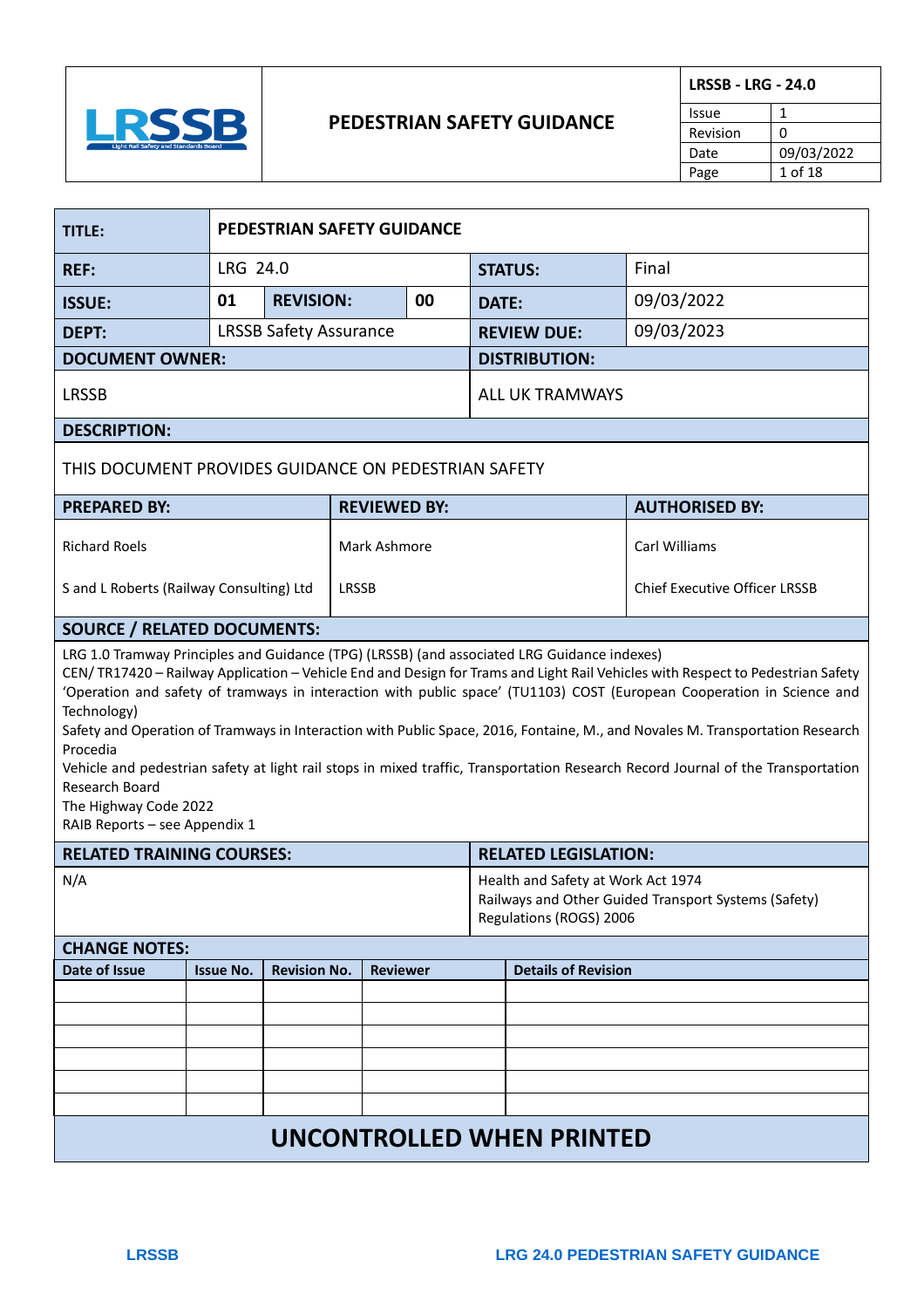

# **LRSSB**

# **DOCUMENT CODE: LRG 24.0**

# **PEDESTRIAN SAFETY GUIDANCE**

# **CONTENTS**

| 1. | <b>Introduction</b>                                     |
|----|---------------------------------------------------------|
| 2. | <b>Scope</b>                                            |
| 3. | <b>Pedestrian Risks</b>                                 |
| 4. | <b>Overview of Risk Controls and Mitigation</b>         |
| 5. | Design of the Tramway System                            |
| 6. | <b>Enabling Driver Situational Awareness and Action</b> |
|    |                                                         |

# **Appendices**

**Appendix 1 RAIB Reports**

**Tables** 

| Table A | <b>Terms</b>         |
|---------|----------------------|
| Table B | <b>Abbreviations</b> |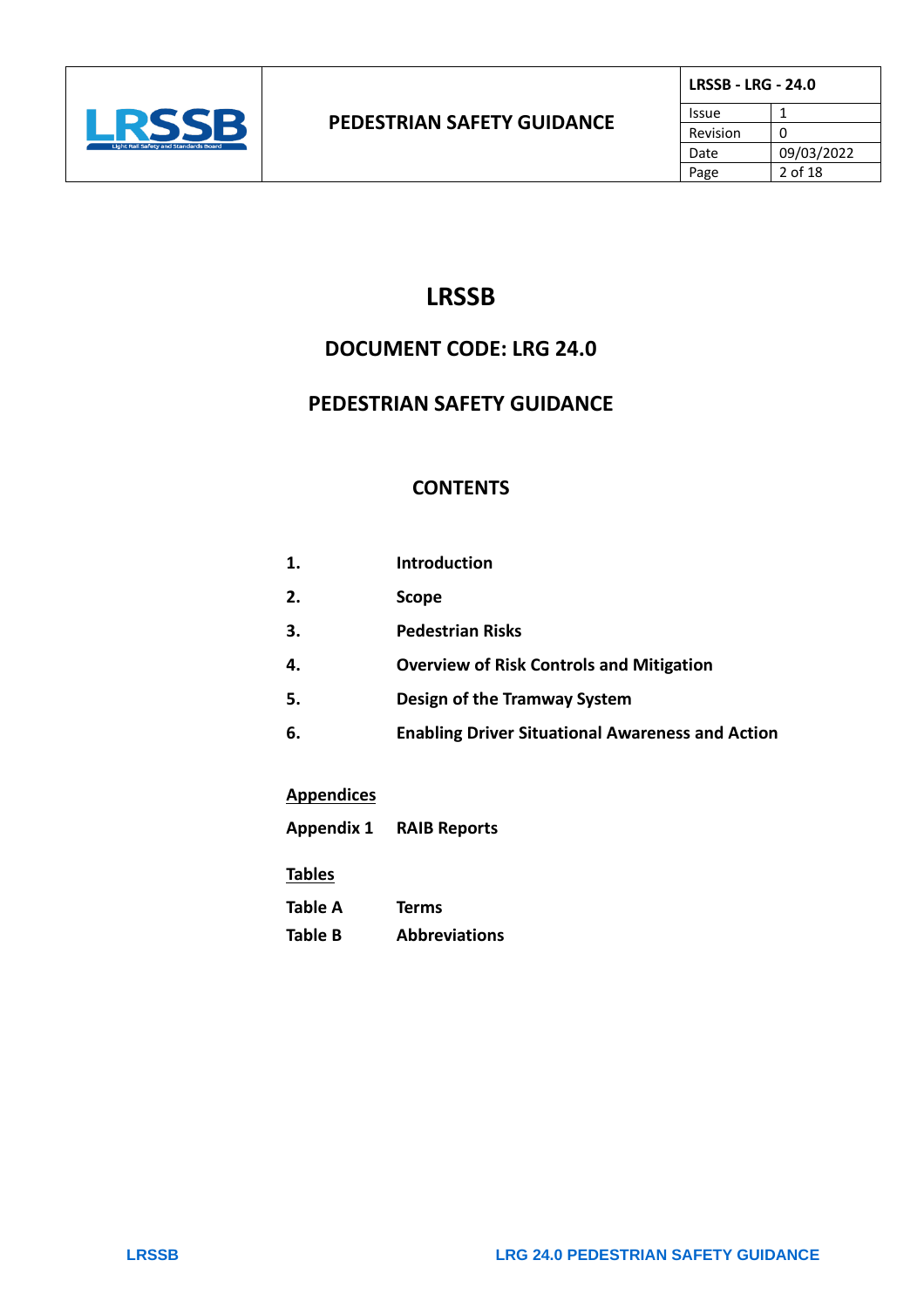

| <b>LRSSB - LRG - 24.0</b> |            |
|---------------------------|------------|
| Issue                     |            |
| Revision                  | O          |
| Date                      | 09/03/2022 |
| Page                      | 3 of 18    |

### **TERMS AND ABBREVIATIONS**

#### **Table A – Terms**

| <b>Term</b>              | <b>Definition</b>                                                                                                                                                                                                                                                                                                         |  |
|--------------------------|---------------------------------------------------------------------------------------------------------------------------------------------------------------------------------------------------------------------------------------------------------------------------------------------------------------------------|--|
| <b>Desire Line</b>       | The path a pedestrian would naturally take between two points if there<br>were no tram system.                                                                                                                                                                                                                            |  |
| <b>Locked Out</b>        | A person focused on their hand-held devices moving whilst looking down<br>/ at their device, only occasionally glancing upwards and not generally<br>aware of their surroundings.                                                                                                                                         |  |
| Pedestrian               | A person who is considered to have rights to the shared use of tramway<br>infrastructure.                                                                                                                                                                                                                                 |  |
| <b>Vulnerable Person</b> | A person aged 18 years or over who is, or may be, in need of community<br>care services by reason of mental or other disability, age or illness, and<br>who is or may be unable to take care of him or herself, or unable to<br>protect him or herself against significant harm or exploitation.<br>(Department of Heath) |  |
| <b>Wheeled Users</b>     | Pedestrian assisted or accompanied by a wheeled vehicle (for example<br>bicycle, scooter, pram, mobility scooter etc).                                                                                                                                                                                                    |  |

### **Table B – Abbreviations**

| <b>Term</b>  | <b>Definition</b>                                                            |
|--------------|------------------------------------------------------------------------------|
| <b>CEN</b>   | CENELEC (European Committee for Electrotechnical Standardisation)            |
| <b>LRSSB</b> | Light Rail Safety and Standards Board                                        |
| <b>OCC</b>   | <b>Operational Control Centre</b>                                            |
| <b>RAIB</b>  | Rail Accident Investigation Branch                                           |
| <b>ROGS</b>  | The Railways and Other Guided Transport Systems (Safety) Regulations<br>2006 |
| <b>TPG</b>   | <b>Tramway Principles and Guidance</b>                                       |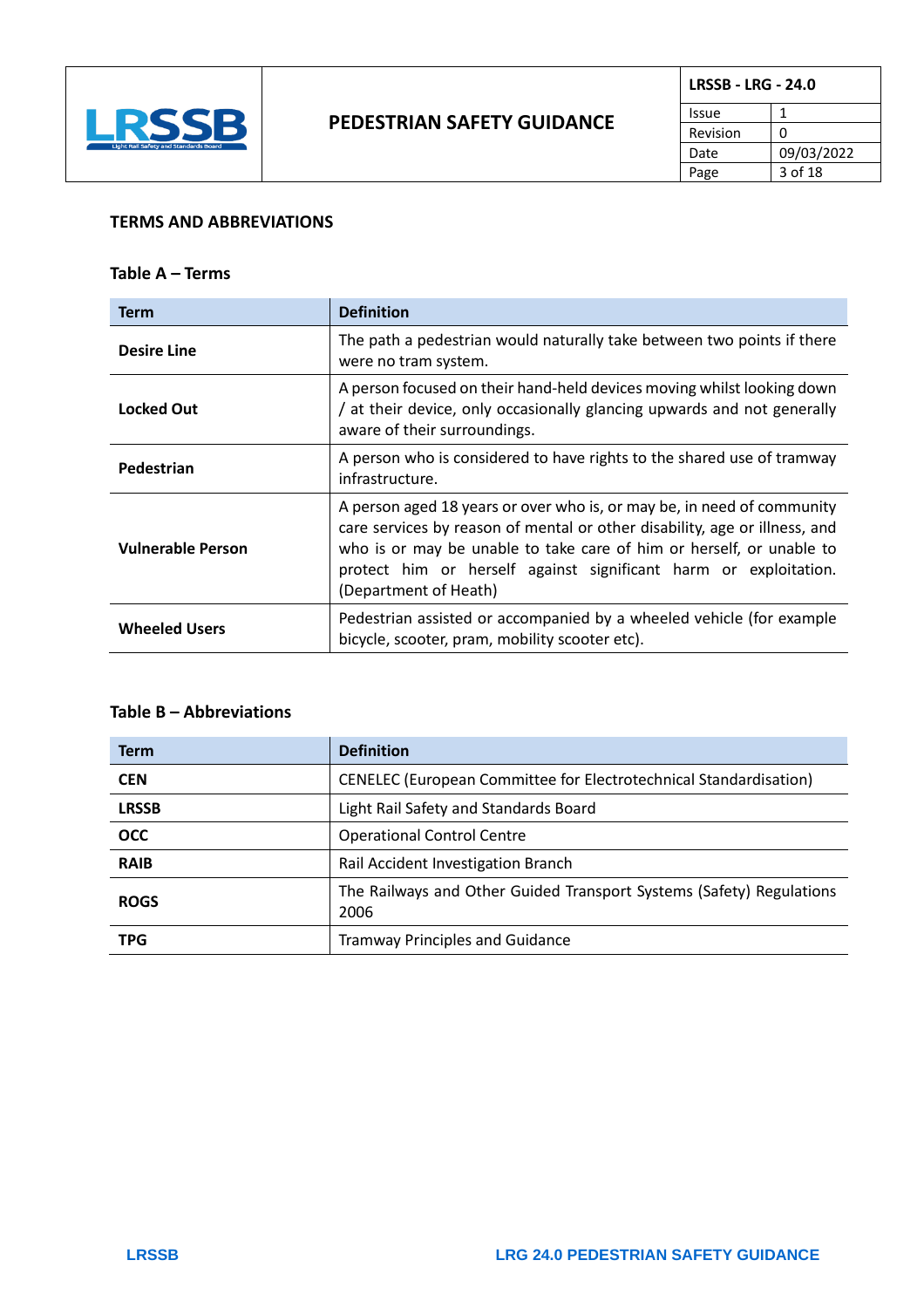

| <b>LRSSB - LRG - 24.0</b> |            |  |
|---------------------------|------------|--|
| Issue                     | 1          |  |
| Revision                  | ი          |  |
| Date                      | 09/03/2022 |  |
| Page                      | 4 of 18    |  |

### **1. Introduction**

- 1.1. This guidance supports the high level principles set out in LRG 1.0 Tramway Principles and Guidance (TPG) published by the Light Rail Safety and Standards Board (LRSSB).
- 1.2. This document provides guidance to Light Rail / Tramway systems in regard to managing pedestrian safety for those delegated this responsibility in relation to UK Light Rail systems / Tramways based on 'line-of-sight' operations only. As with all guidance, this document is not prescriptive and is intended to give advice not to set a mandatory industry standard, and it is based upon goal setting principles as best practice. Much of this guidance is based on the experience and best practice gained from existing UK tramways and from published documents.
- 1.3. This guidance is not intended to be applied retrospectively to existing tramway systems. However, owners and operators should consider and assess any implementation of this guidance and / or any subsequent revision, to ensure continual improvement, so far as is reasonably practicable.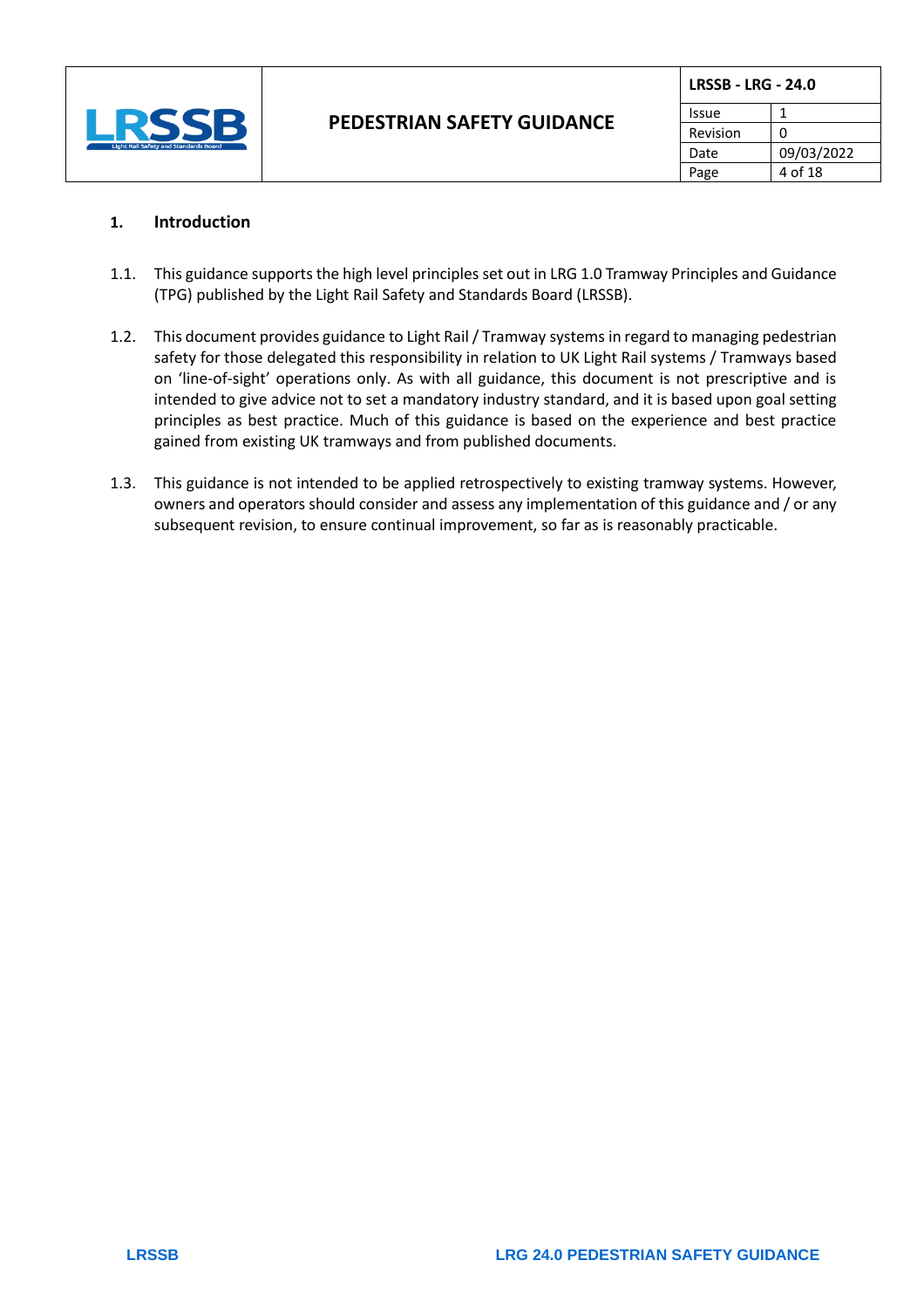

| <b>LRSSB - LRG - 24.0</b> |            |
|---------------------------|------------|
| Issue                     |            |
| Revision                  | O          |
| Date                      | 09/03/2022 |
| Page                      | 5 of 18    |

### **2. Scope**

- 2.1. Pedestrian safety around tramways is affected by the coming-together of a wide-range of risk factors and risk controls. This guidance document is therefore split into two broad areas:
	- Outlining how pedestrians can be at risk of injury (refer to Sectio[n 0\)](#page-5-0); and
	- Outlining the key risk controls and mitigation measures to assist the safety of pedestrians (refer to Section[s 0](#page-8-0) t[o 0\)](#page-16-0).
- 2.2. Understanding potential tram risks from the pedestrian's perspective is a key part of ensuring safe outcomes for those in the vicinity of a tramway. This document provides an overview to assist understanding the different types of pedestrian, their priorities, skills, attitudes and behaviours.
- 2.3. This guidance is relevant for those involved with the following:
	- Tramway route concept design including early scheme development, appraisal, and selection;
	- Design of tramway layout, tram vehicle specification and tram operations;
	- Driver selection, training, and management; and
	- Ongoing management of tramway operations.
- 2.4. The scope for this guidance relates to the safety of pedestrians that may be impacted by the planned movement of trams within the confines of a publicly accessible tramway. In addition, it also considers potential risks to pedestrians resulting from the tramway itself, for example, being caught in point work, slips, trips and falls on tram infrastructure property is also considered.
- 2.5. This guidance does not take into account risks caused by failure of a sub-system on a tramway network, such as fallen overhead live equipment etc., nor does it consider potential risks to pedestrians caused by third parties unless tram movements contributed to the incident.
- 2.6. Pedestrians are those that are considered to have rights to the shared use of tramway infrastructure including wheeled users such as those with bicycles, scooters and prams (etc.). Specific issues around cycles, scooters and prams (etc.) are covered as appropriate within this guidance.
- 2.7. Pedestrians are different to passengers. Passengers are those who are seeking to travel on a tramway and are not the subject of this guidance and as such, aspects around platform tram interface, boarding and alighting etc are not considered within this document.
- 2.8. Although arrangements that seek to keep pedestrians away from prohibited areas are considered within this guidance, issues relating to trespassers are not included.
- <span id="page-5-0"></span>2.9. Measures aimed at reducing suicide risk are not considered within this guidance. Further information relating to suicide risks are contained within LRG:8.0 Guidance in the Management of Vulnerable Persons Safety.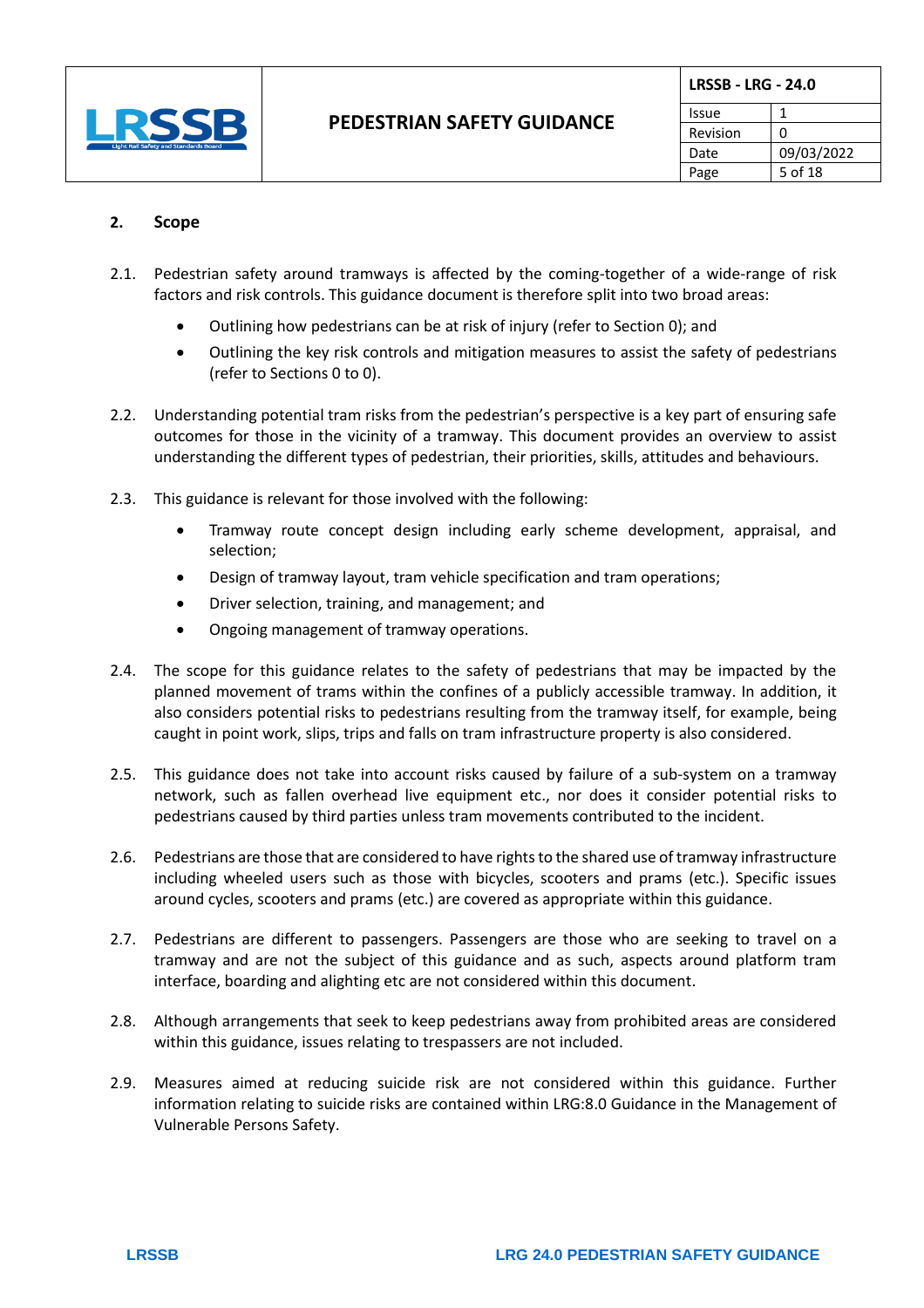

| <b>LRSSB - LRG - 24.0</b> |            |
|---------------------------|------------|
| Issue                     |            |
| Revision                  | O          |
| Date                      | 09/03/2022 |
| Page                      | 6 of 18    |

### **3. Pedestrian Risks**

- 3.1. Understanding how pedestrians are at risk of being injured by trams or a tramway is an important part of managing risk to pedestrians. Relevant RAIB investigation reports (located in Appendix 1), LRSSB LRG guidance documents and individual operators' own risk assessments have identified the following examples of hazards (risks) to pedestrians (not exhaustively):
	- Pedestrian moves or falls into path of approaching tram and is struck;
	- Pedestrian does not move away from approaching tram and is struck;
	- Tram is unable to stop before colliding with a pedestrian; and
	- Pedestrian is caught, slips, trips or falls on tramway infrastructure.
- 3.2. The following paragraphs outline some examples of the immediate causes for each of the above situations.
- 3.3. Hazard: pedestrian moves or falls into path of approaching tram and is struck; potential causes include (not exhaustively):
	- Pedestrian does not realise tram is approaching (for example, they are 'locked out');
	- Pedestrian does not realise a second tram is approaching (including from the other direction);
	- Pedestrian trips on tramway infrastructure (sign, step, rail etc.) and falls into path of approaching tram;
	- Pedestrian loses consciousness and falls into path of approaching tram;
	- Pedestrian crowding results in insufficient space, leading to pushing and falls;
	- Pedestrian misjudges the time and space available to cross; and
	- Bicycle, scooter or pram (etc.) slips on, or is caught in, the tram infrastructure.
- 3.4. Hazard: pedestrian does not move away from approaching tram and is struck; potential causes include (not exhaustively):
	- Pedestrian does not realise tram is approaching (for example, they are 'locked out');
	- Pedestrian notices tram, but assumes it does not pose a danger, for example, they misjudge the tram speed, assume the tram will stop or take a different route, or believe they are standing outside of the tram's swept path;
	- Pedestrian is aware of danger posed by tram movement, but takes no action (excluding suicide); and
	- Pedestrian cannot move with their equipment, for example, cycle, scooter, pram, luggage (etc.).
- 3.5. Hazard: tram is unable to stop before colliding with a pedestrian; potential causes include (not exhaustively):
	- Tram driver does not see the pedestrian in time to take effective evasive action;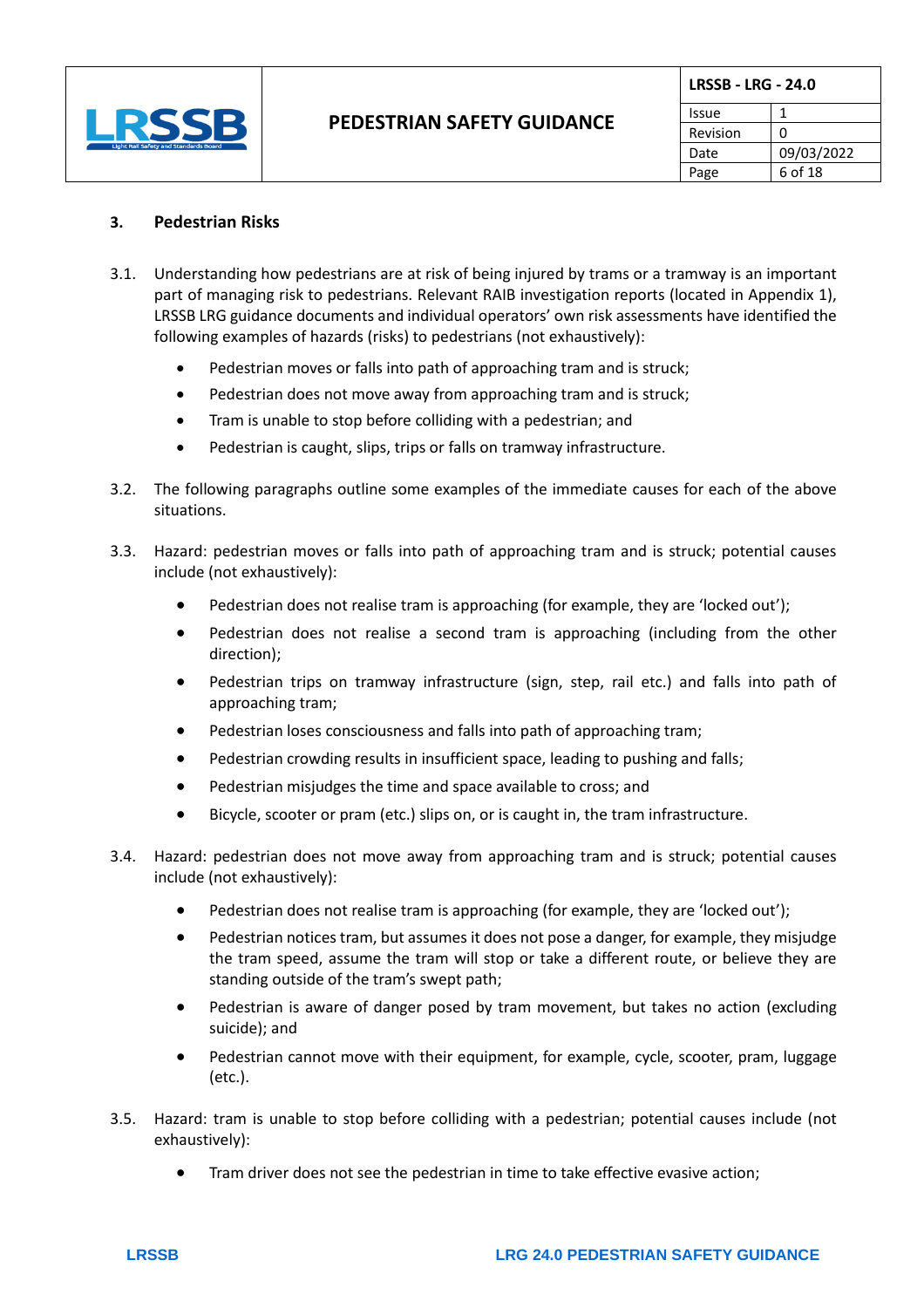

| <b>LRSSB - LRG - 24.0</b> |            |
|---------------------------|------------|
| Issue                     | 1          |
| Revision                  | ი          |
| Date                      | 09/03/2022 |
| Page                      | 7 of 18    |

- Tram driver fails to take effective evasive action after seeing the pedestrian when there is sufficient time to act;
- Tram driver is unable to take effective evasive action as there is not enough time; and
- Tram is unable to slow despite timely driver action due to degraded vehicle or system conditions.
- 3.6. Hazard: pedestrian is caught, slips, trips or falls on tramway infrastructure; potential causes include (not exhaustively):
	- Tramway points change and the pedestrian, bicycle, scooter or pram (etc.) caught in point work;
	- Pedestrian is caught in track work;
	- $\bullet$  The pedestrian is a 'vulnerable person'<sup>1</sup>;
	- Pedestrian losses footing / stability (including wheeled users);
	- Pedestrian ill-health;
	- Pedestrian intoxication and narcotics impacting their decision-making;
	- Pedestrians rushing, for example, to cross ahead of tram, or towards a tramstop; and
	- Pedestrian does not notice uneven surfaces, warning signs or other potential obstruction.

### Contributory Factors

- 3.7. Sitting underneath immediate causes such as those listed above are a wide range of contributory factors related to the pedestrian, tram driver, infrastructure, and vehicle. These include (not exhaustively):
	- Pedestrian priorities and goals overriding other their ability to heed warnings;
	- Pedestrian is 'locked out';
	- Tram system unable to effectively deal with pedestrian's focus being somewhere other than the system;
	- Social and group characteristics, for example, assumptions that someone else has checked for approaching trams, compliance with an instruction to cross, fear of separation for parents and children etc.;
	- Warning sounds are not heeded or are insufficiently audible;
	- Signage is obstructed, insufficient or ignored by the pedestrian;
	- Obstacles preventing sighting of the tram and / or pedestrian, including lineside items and taxi environments;
	- Events that cause crowding in the vicinity of the tramway;
	- Aspects relating to tram driver's technical and non-technical skills;

<sup>1</sup> Safeguarding adults, Patient,<https://patient.info/doctor/safeguarding-adults-pro>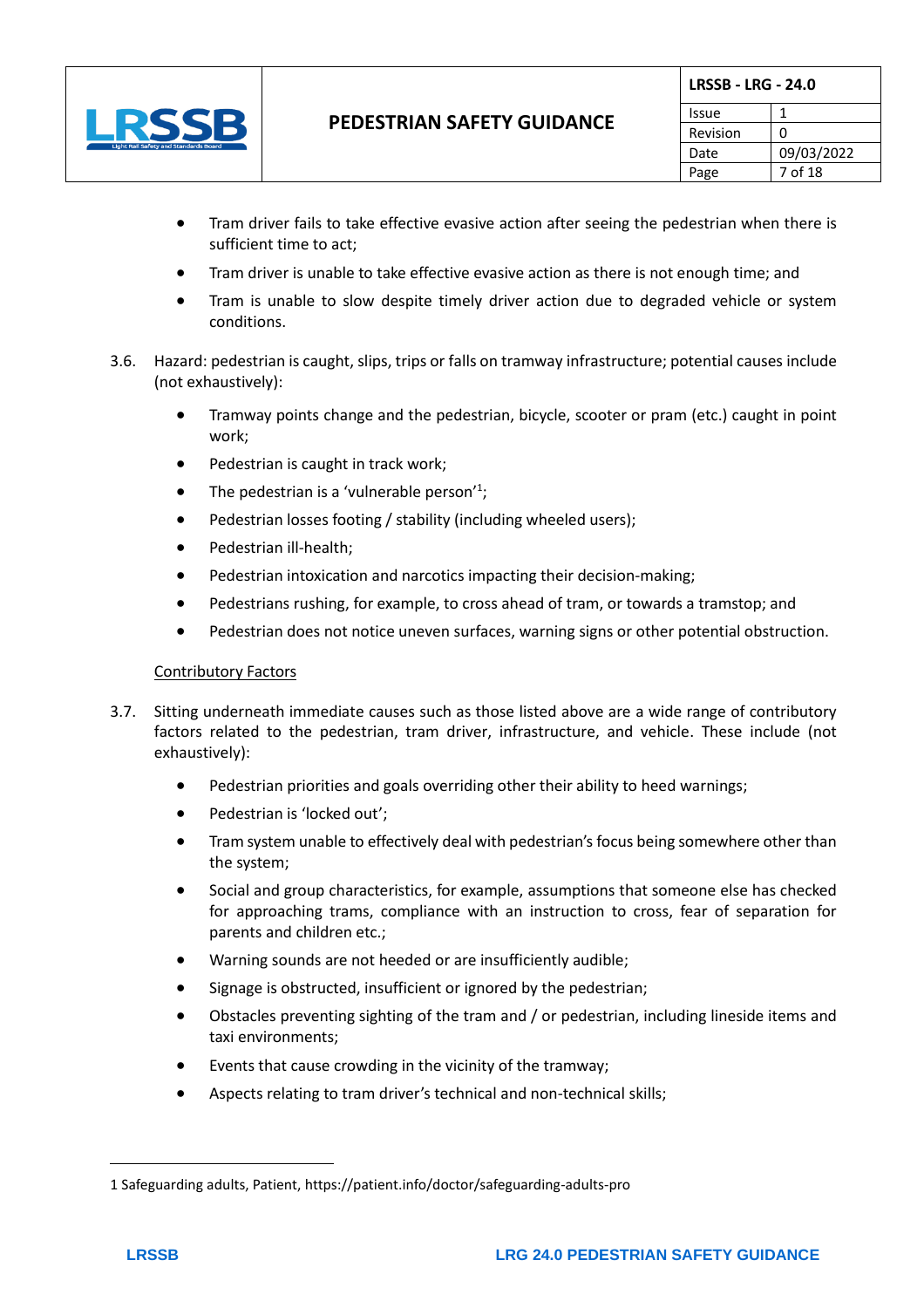

| <b>LRSSB - LRG - 24.0</b> |            |
|---------------------------|------------|
| Issue                     |            |
| Revision                  | O          |
| Date                      | 09/03/2022 |
| Page                      | 8 of 18    |

- Lack of proven obstacle detection and collision avoidance technology that can be used reliably in live operations;
- Adverse weather conditions; and
- <span id="page-8-0"></span>• Ground conditions such as leaves, mud, or litter creating hazardous walking surface for pedestrians.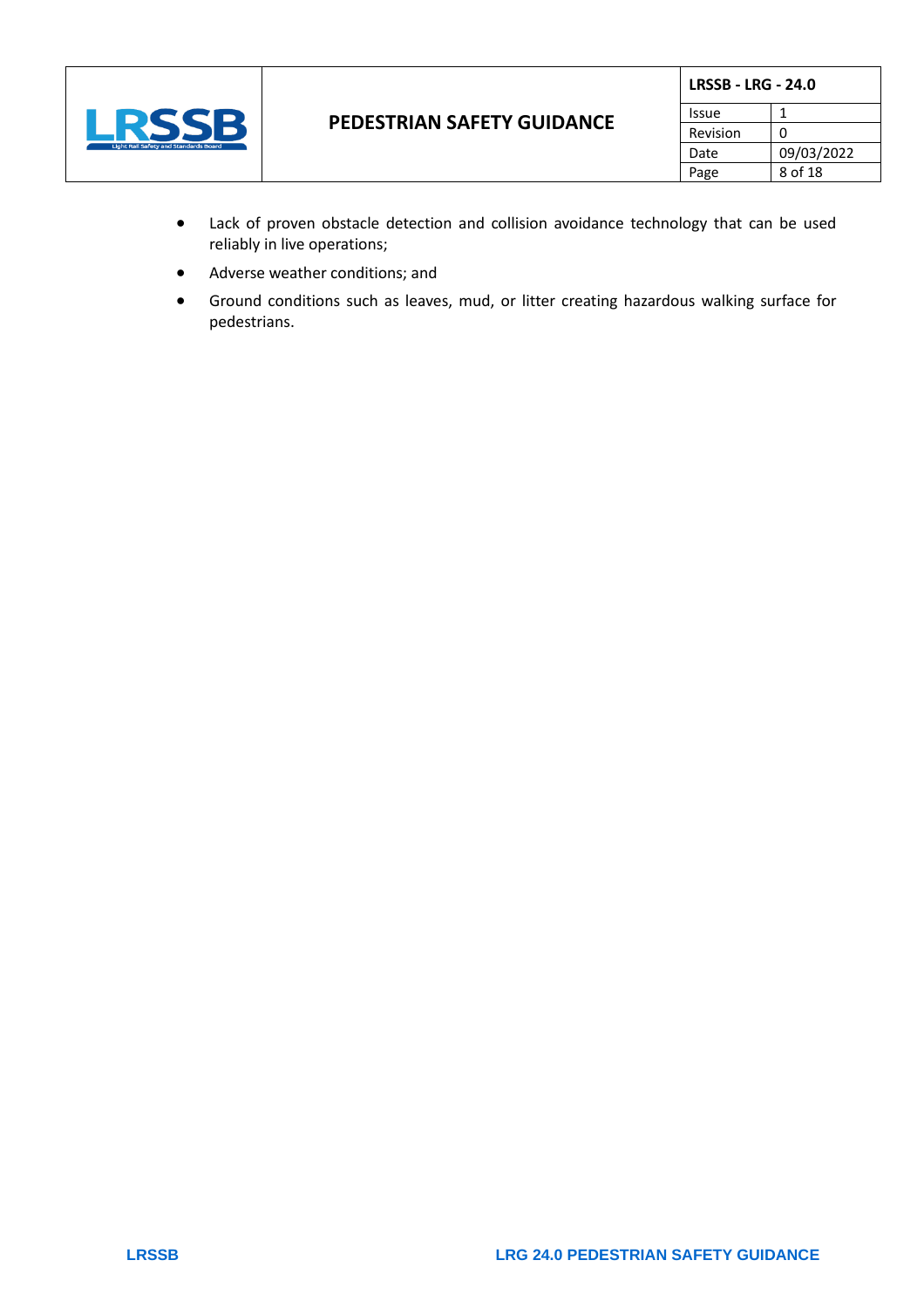

| <b>LRSSB - LRG - 24.0</b> |            |
|---------------------------|------------|
| Issue                     |            |
| Revision                  | O          |
| Date                      | 09/03/2022 |
| Page                      | 9 of 18    |

### **4. Overview of Risk Controls and Mitigation**

- 4.1. There are many controls and / or mitigation measures that can help reduce risks to pedestrians. These serve to ensure the following preventative controls are in place such as those below (not exhaustively):
	- Ensure pedestrians stay out of the path of an approaching tram;
	- Stop the tram thus prevent a pedestrian collision; and
	- Prevent pedestrian slips, trips and falls.
- 4.2. The above controls assist in preventing or minimising risks to pedestrians, and with additional identified measures help ensure the control can be delivered. For example, ensuring adequate pedestrian to tram intervisibility can help deliver the first two controls above, but on its own it cannot prevent an incident unless other measures are taken by the driver, tram and / or pedestrian.
- 4.3. The following additional controls can help reduce or mitigate the risk to pedestrians (not exhaustively):
	- Reducing the speed of the tram;
	- Design tram and infrastructure to minimise severity of injury (for example, underrun protection, fewer trackside obstacles); and
	- Ensure a timely emergency response.
- 4.4. Risk mitigation measures that help ensure the above controls are covered in the following sections
- 4.5. It is a legal requirement for tram drivers to comply with the requirements set out in the Highway Code (January 2022). The changes introduced in January 2022 are wide-ranging and users of this document are advised to review the changes in relation to your organisation's tram operations.

Some of the Highway Code changes relate to pedestrian safety, including the creation of a new hierarchy of road users, placing those most likely to be injured in the event of a collision at the top of the hierarchy – this includes pedestrians, cyclists, horse riders and motorcyclists, and those with children, older adults and disabled people being more at risk. Those in charge of vehicles that can cause the greatest harm in the event of a collision bear the greatest responsibility to take care and reduce the danger they pose to others. This principle applies most strongly to drivers of passenger vehicles amongst others. There are further changes to the Highway Code that may impact pedestrian safety in the context of tram operations, and this underlines the need to check the detailed changes in relation to your tram operation.

In developing risk control measures for pedestrian safety, the requirements set out in the Highway Code should be considered at all stages of the tram system lifecycle (scheme selection, design, construction, operation, maintenance and end-of-life).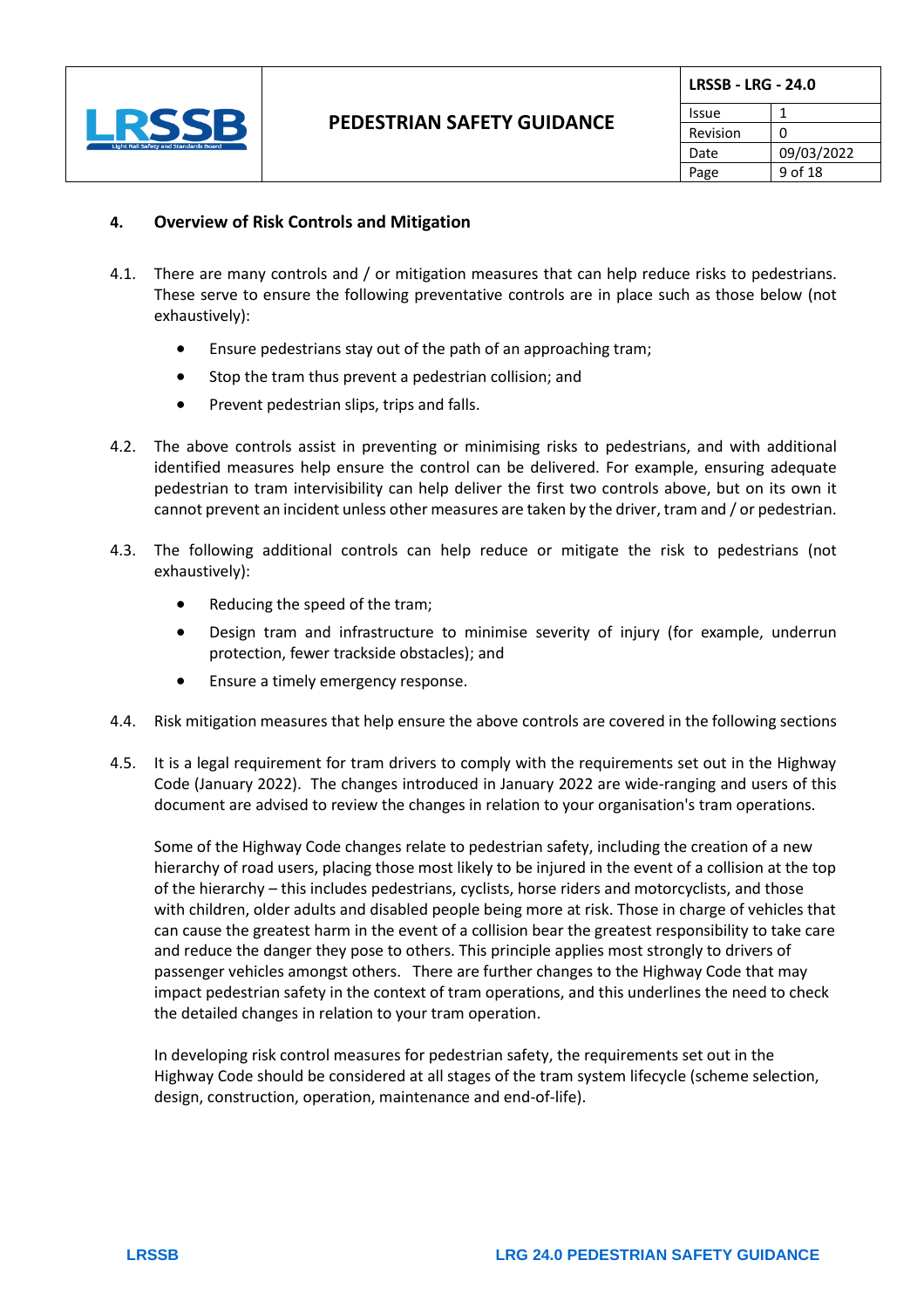

| <b>LRSSB - LRG - 24.0</b> |            |
|---------------------------|------------|
| Issue                     |            |
| Revision                  | O          |
| Date                      | 09/03/2022 |
| Page                      | 10 of 18   |

┑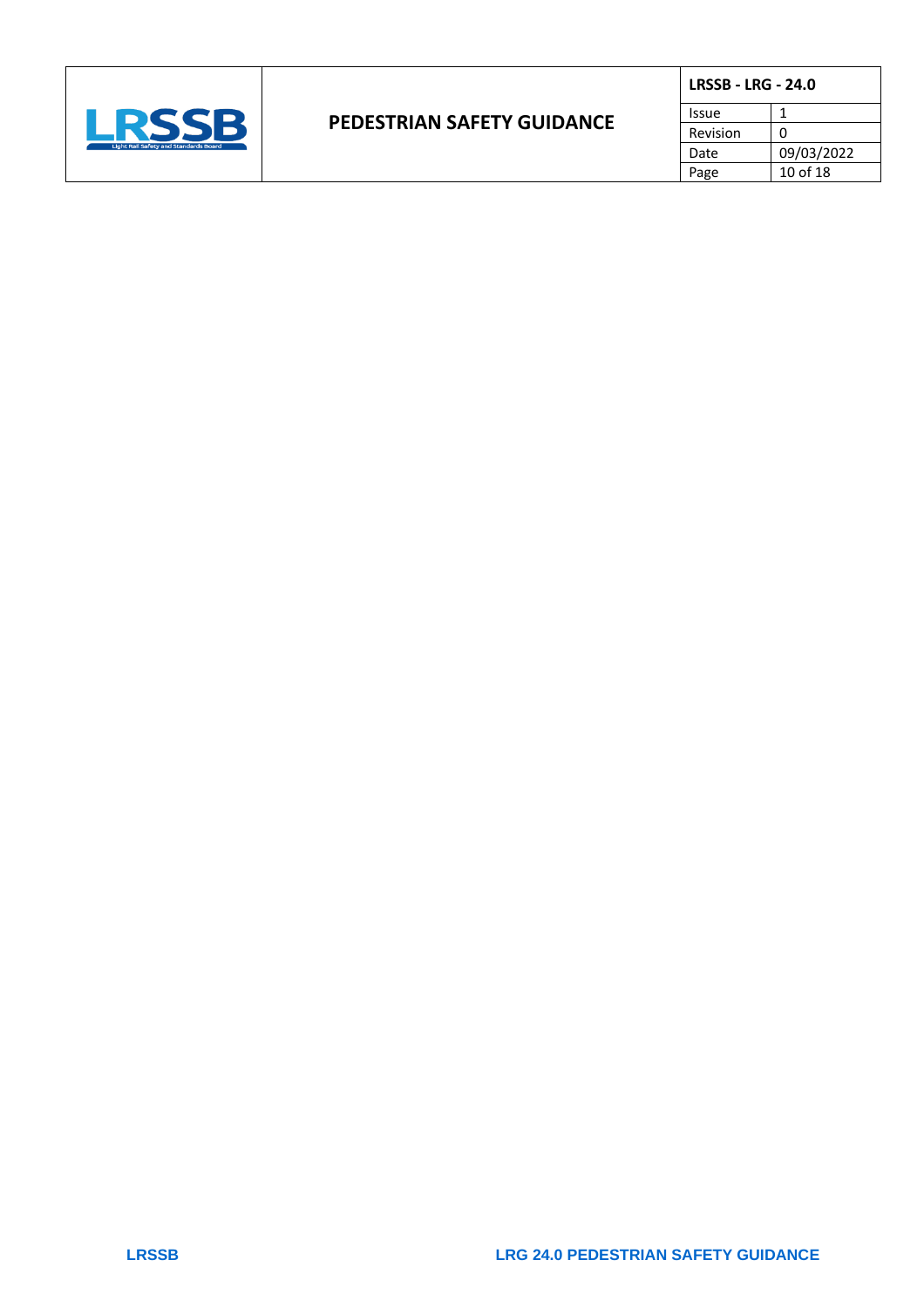

| <b>LRSSB - LRG - 24.0</b> |            |
|---------------------------|------------|
| Issue                     |            |
| Revision                  | O          |
| Date                      | 09/03/2022 |
| Page                      | 11 of 18   |

### **5. Design of the Tramway System**

- 5.1. An adequate and sufficient design of the tramway systems is a critical element in preventing and mitigating risks to pedestrians. This section covers:
	- Design of a route and layout of a tramway;
	- Pedestrian crossing design;
	- Tram vehicle design; and
	- Operational design.
- 5.2. As part of its engagement with a tram project, tram operators should endeavour to ensure that pedestrian safety risks have been identified and are managed in the early stages of the development of a scheme, and throughout the subsequent design activities and operation and maintenance of the tramway scheme.

#### Design of the Route and Layout For a Tramway

5.3. Many pedestrian risks arise due to design constraints, however, they are designed-out as far as reasonably practicable during the very early stages of the development of a tramway scheme. This includes decisions around the route and locations served, position of tramstops, presence of shared spaces and many other factors that may introduce or influence risks to pedestrians. Refer also to LRG 1.0 TPG and associated LRG guidance indexes.

#### *Tramway Scheme Design Review – Pedestrian Design Safety Checklist*

- 5.4. Early design decisions should be reviewed and any concerns highlighted in a timely manner. The following checklist has been developed to assist in the appraisal of the scheme design in relation to pedestrian safety including the identification of further work to be undertaken:
	- 5.4.1. Have pedestrian footfall levels been determined for the length of the proposed route, and how has the design taken findings into account? Minimising pedestrian-tram interactions is a core risk control, and it requires establishing data for pedestrian volumes along a route. Establishing this is important as it should inform fundamental decisions around urban spaces, crossings, shared spaces, pavements, event and crowd management etc. Existing data and pedestrian flow and crowd modelling can be considered and inform the design.
	- 5.4.2. Have realistic pedestrian desire lines been defined along the proposed route? A desire line in this context is the path a pedestrian would naturally take between two points if there were no tramway. Pedestrian movement is shaped by an individual's priorities and goals. Therefore having an understanding of them is important as they can assist designers to ensure these can be accommodated as far as practicable. Aspects such as junctions, crossings and the wider urban design should be informed by an understanding of foreseeable desire lines.
	- 5.4.3. Have foreseeable pedestrian tasks and distractions that impact behaviour been identified along the route? This includes aspects such as visually checking other vehicle movements, wayfinding (signage), crossing roads, presence of display screens, temporary distractions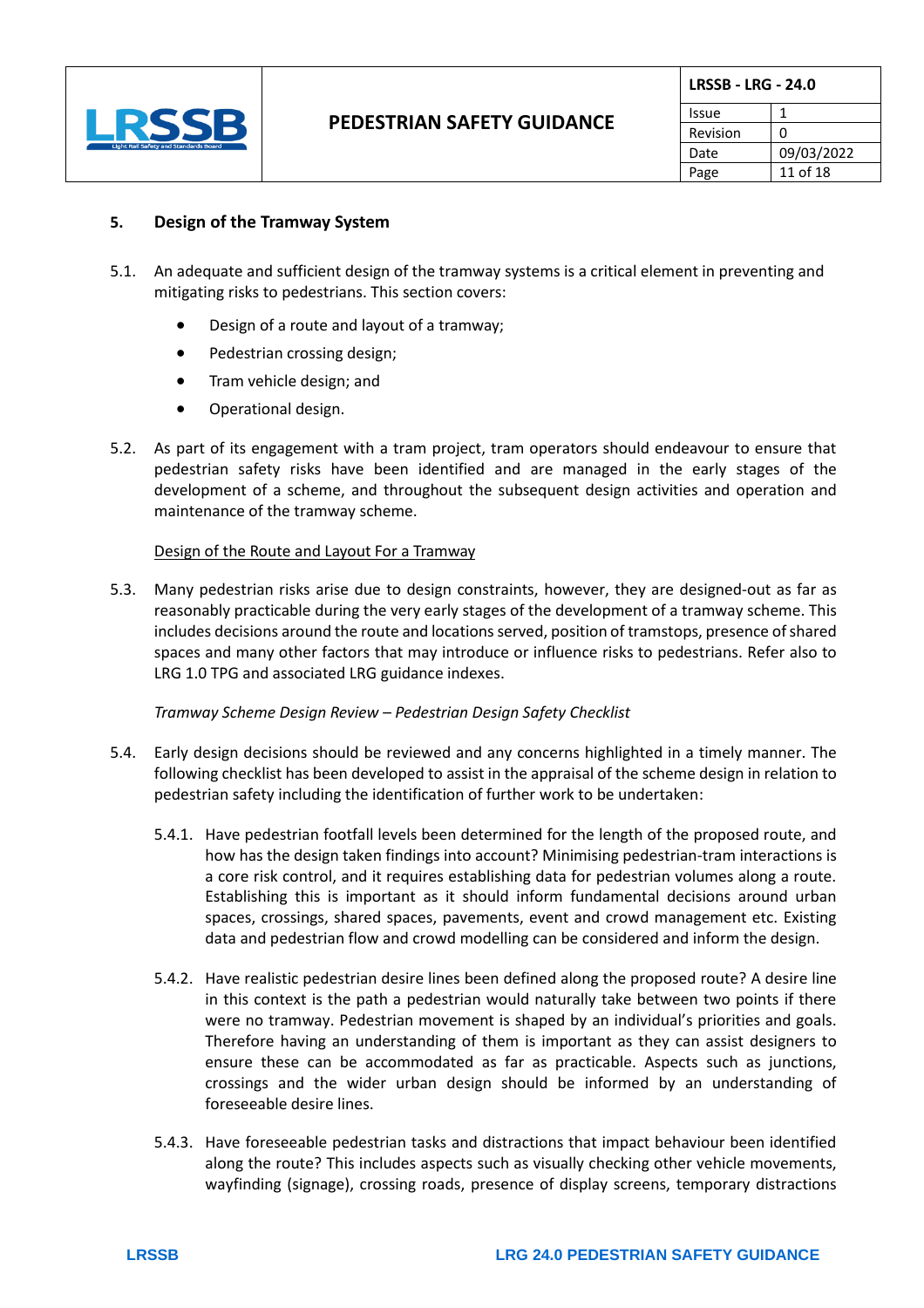

| <b>LRSSB - LRG - 24.0</b> |            |
|---------------------------|------------|
| Issue                     |            |
| Revision                  | ი          |
| Date                      | 09/03/2022 |
| Page                      | 12 of 18   |

such as events, parties etc. There are many potential distractions which will be competing for a pedestrian's attention and the combined impact of these can be overwhelming and may lead to pedestrians failing to detect trams. Any areas that have many distraction s should be identified.

- 5.4.4. Have the types of pedestrian been profiled by location? Pedestrians vary in many ways, for example, their familiarity with an area (tourists verses commuters, etc.), whether they are travelling as a group (schools and night-life groups verses lone pedestrians, etc.), the reason for being there (hospital appointment verses shopping, etc.), their age, experience, and their mobility etc. Profiling pedestrians will help define the specific risks that need to be considered.
- 5.4.5. How familiar is the tram system to the pedestrians, and are there local interventions that need to be implemented to help ensure a consistent experience for pedestrians? Pedestrian behaviour may be infuenced by their exposure to / interface with existing tram systems. However, if citizens are unfamiliar with sharing spaces with trams, and such sharing forms part of a design proposal, the design decision may represent a risk to pedestrians that needs to be properly assessed<sup>2</sup>.
- 5.4.6. Have significant large-scale events with high numbers of pedestrians been considered? Such events can easily overwhelm a street scene and tramway. Crowd management in the vicinity of a tramway should be a consideration in the design process.
- 5.4.7. Has a preliminary assessment of track layout and geometry taken account of pedestrian and tram driver sightlines, underrun protection and size of clearances around the path of a tram been undertaken? The number and layout of junctions, track bends and reducing curve sharpness and cant helps reduce collision and underrun risk. Consideration should be given to existing and new visual obstructions around the tramway that may impact sightlines, examples include foliage where future growth and impact of vegetation management shortfalls need to be considered, junctions, vehicle parking, bus stops, overhead equipment, lampposts, tunnels, signalling and telecoms equipment and street furniture. Tramway infrastructure surfaces and gradients should discourage the rolling of prams and buggies into the path of an approaching tram.
- 5.4.8. Have preliminary driver task analyses and workload assessments been performed to identify issues that negatively impact a drivers ability to manage pedestrian risk? Complex junctions, tramstops and areas of high footfall amongst other issues will impact how a driver performs critical tasks necessary to support pedestrian safety.
- 5.4.9. Has the design of crossings considered a full range of potential risk control measures? Has the approach of pedestrians to crossings considered their exposure to associated signage and signals? Have visual indications such as the 'red / green man' used on pedestrian crossings been reviewed? Have visual and audible annunciations been considered?

<sup>2</sup> COST (European Cooperation in Science and Technology) has published 'Operation and safety of tramways in interaction with public space' (ref. TU1103)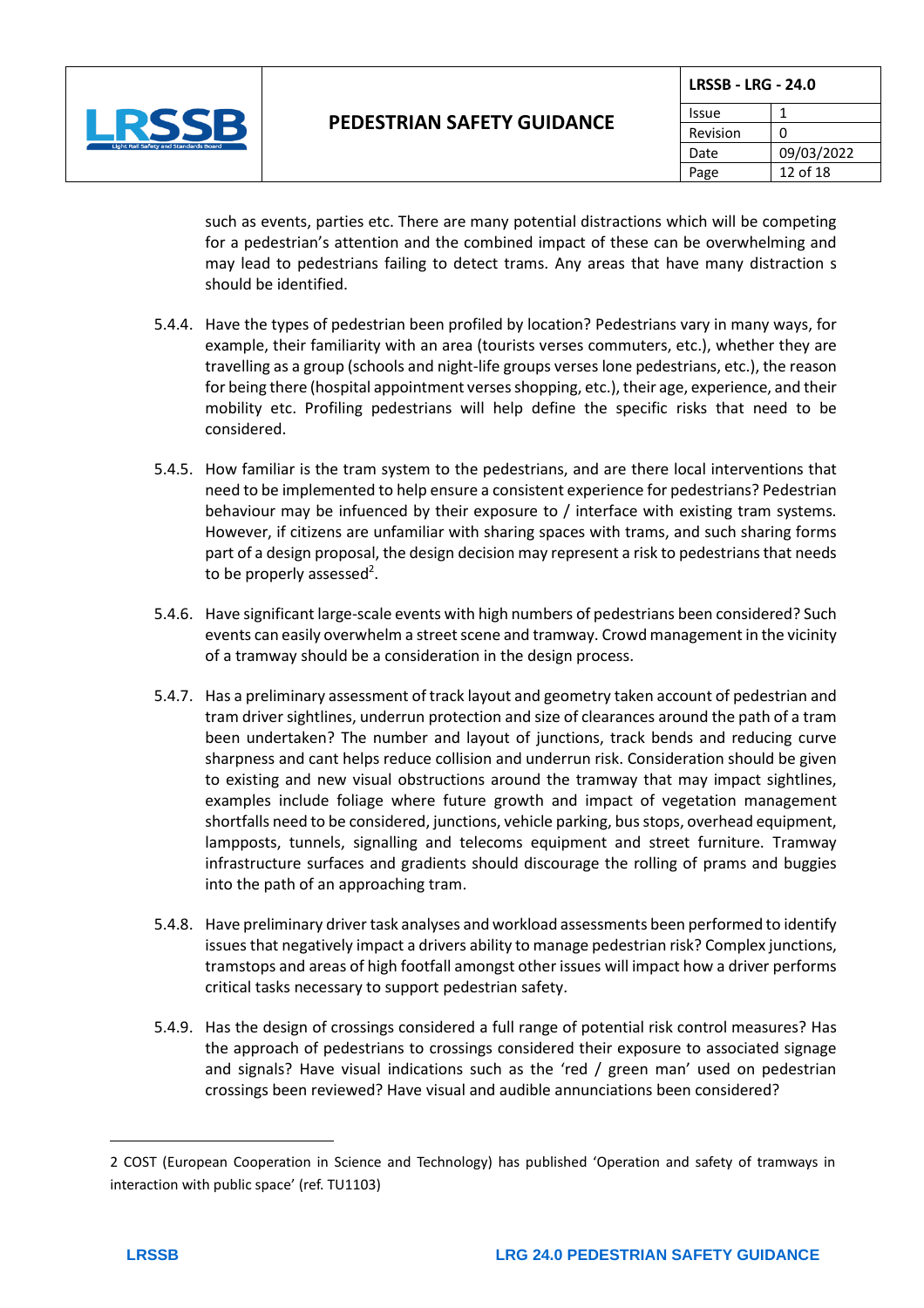

| <b>LRSSB - LRG - 24.0</b> |            |
|---------------------------|------------|
| Issue                     |            |
| Revision                  | ი          |
| Date                      | 09/03/2022 |
| Page                      | 13 of 18   |

- 5.4.10. Have proposed risk controls been assessed to demonstrate their effectiveness? A pedestrian's overriding priority and focus (for example, a hospital appointment etc.) may mean that passive information (such as notices, signage, ground markings etc.) can be easily and unintentionally ignored or overlooked. It is good practice for the design process to assume the most robust risk controls as a starting point as far as practicable, before using risk analysis and operational impact modelling to demonstrate the most appropriate and effective measures to balance risks and benefits.
- 5.4.11. If there are shared spaces between trams and road vehicles in the scheme design, are dedicated measures in place to alert pedestrians to the presence of trams? For example, marking of the trams' swept path on the road / tramway surface etc.

### Pedestrian Crossing Design

- 5.5. LRG 2.0 Guidance on Tramway Crossings for Non-Motorised Users provides guidance relating to effective crossing design to help ensure that pedestrians are not struck by trams. Guidance provided within LRG 2.0 includes the following for reducing pedestrian risk:
	- 1) Eliminate crossings where possible (where the alternative scenario results in lower pedestrian risk);
	- 2) Crossings must be subject to quantified risk assessment to ensure that risks are suitably controlled. In some cases, this may well lead to elimination of crossings or grade separation;
	- 3) Crossings must be safe, accessible and practical to use by all users;
	- 4) Designs should consider the general standards and principles adopted for highway design;
	- 5) Crossings should have treatments appropriate to the level of risk; and
	- 6) Crossing layouts should maximise awareness and encourage non-motorised users to stop and wait when necessary.

### Tram Vehicle Design

- 5.6. Brake and adhesion system design is critical to pedestrian and tram safety. Appendix E of LRG 1.0 TPG provides guidance relating to pedestrian safety. Specific aspects of tram vehicle design that affect pedestrian safety are covered below.
- 5.7. Tram design should support the sighting of pedestrians and enable effective action to be taken. Tram driver sightlines of pedestrians should not be obstructed by the vehicle itself. Glazing joins, the vehicle's front-end structure, sun visors, and technologies such as head-up displays should not result in blind-spots or distractions that obscure pedestrians. This includes sighting of pedestrians to the side of the driver and back along the length of the tram prior to it moving off.
- 5.8. Supplementary tram-fitted obstacle detection systems may be effective in identifying pedestrians at risk of collision. This technology is available on some modern tram systems. However, such technology is not without its issues and needs to be fully demonstrated in an operational setting. Key decisions need to be taken in terms of whether the technology is sufficiently accurate at detecting pedestrians to enable application of the tram's braking system, automatic sounding of the tram's horn, or whether an alert is provided to the driver to act.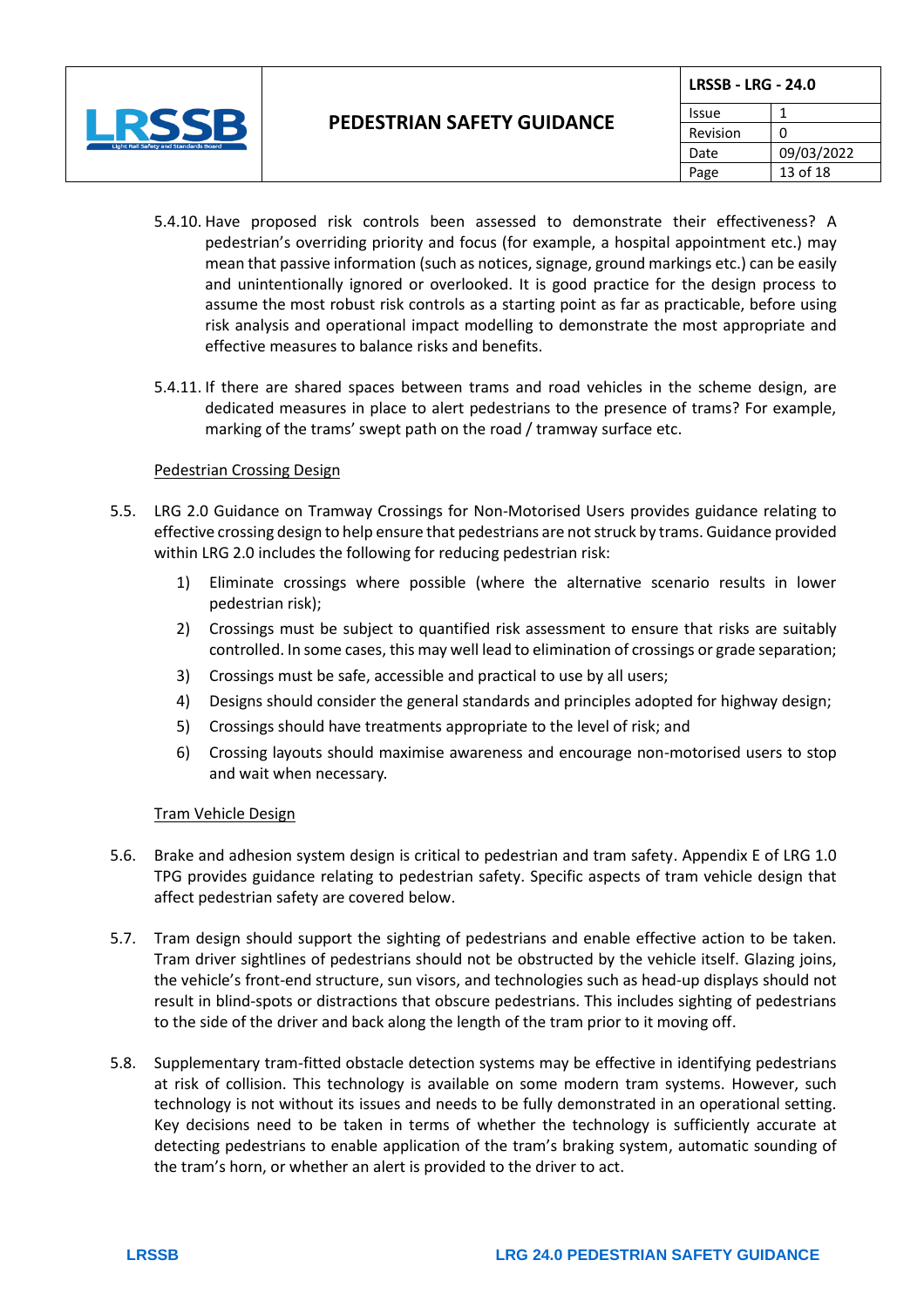

| <b>LRSSB - LRG - 24.0</b> |            |
|---------------------------|------------|
| Issue                     | 1          |
| Revision                  | O          |
| Date                      | 09/03/2022 |
| Page                      | 14 of 18   |

- 5.9. Any application of technology such as that in 5.8 above should be suitably and sufficiently assessed to ensure that it does not import additional risks. Testing should demonstrate the effectiveness of such systems compared to driver performance. Testing should also demonstrate that the alerts provide support to the driver and do not distract them from taking effective action, and minimise false warnings. New indications added to the cab should be subject to suitable user testing to ensure alerts are learnable and cannot be confused with other indications.
- 5.10. The tram system should provide suitable visual and audible indications to alert pedestrians that a tram is approaching in order to provide the following:
	- To help pedestrians locate and track a moving tram, the vehicle front end should provide a clear visual contrast to the surrounding background. A luminosity contrast ratio of 3:1 for the tram against its surrounding is a recommended minimum. External marker lamps and front position lights can help fulfil this requirement.
	- Forward tram vehicle lighting should not create avoidable glare or dazzle for pedestrians, and external tram direction indicators should be available for use. Details relating to external vehicle lighting requirements are provided in LRG 1.0 TPG (Sections 8.5 – 8.16).
	- The vehicle system should be configured such that a tram cannot be moved without the required lights being switched on (excluding depots where movements without lights may be required). This can be achieved by having the light switch(es) in the 'on' position.
	- Operational experience and human factors analysis should inform tram design. In response to the risk of a collision between a pedestrian and a tram, the driver will have to apply the brake and sound a warning in parallel. Suitable testing should be performed to demonstrate that this can be achieved in parallel and in a timely manner.
	- Audible warnings should be available to alert pedestrians of an approaching tram. LRG 5.0 Tramway Audible Warning Acoustic Test Guidance provides guidance in relation to sound pressure levels and other parameters for tram bells and horns, and a test method to determine audibility.
- 5.11. Underrun protection and vehicle end design are important considerations in reducing injury to pedestrians. Current requirements relating to passive safety measures are set out in existing guidance (CEN/TR17420)<sup>3</sup>. This guidance provides recommendations on the following as well as suitable testing that should be applied to ensure the vehicle's design meets the requirements:
	- Minimise the effect of impact;
	- Deflect pedestrians away from the tram to prevent them from being drawn underneath;
	- Ensure underframe design does not worsen injuries; and
	- To prevent the tram's leading wheels from running over a pedestrian.
- 5.12. If a pedestrian is caught underneath a tram, the tram should be designed to support it being lifted from street level to provide safe access to treat and recover any injured persons. Self-lifting technology should be considered, and emergency services should be able to easily determine where

<sup>3</sup> CEN/TR17420 – Railway Application - Vehicle End Design For Trams And Light Rail Vehicles With Respect To Pedestrian Safety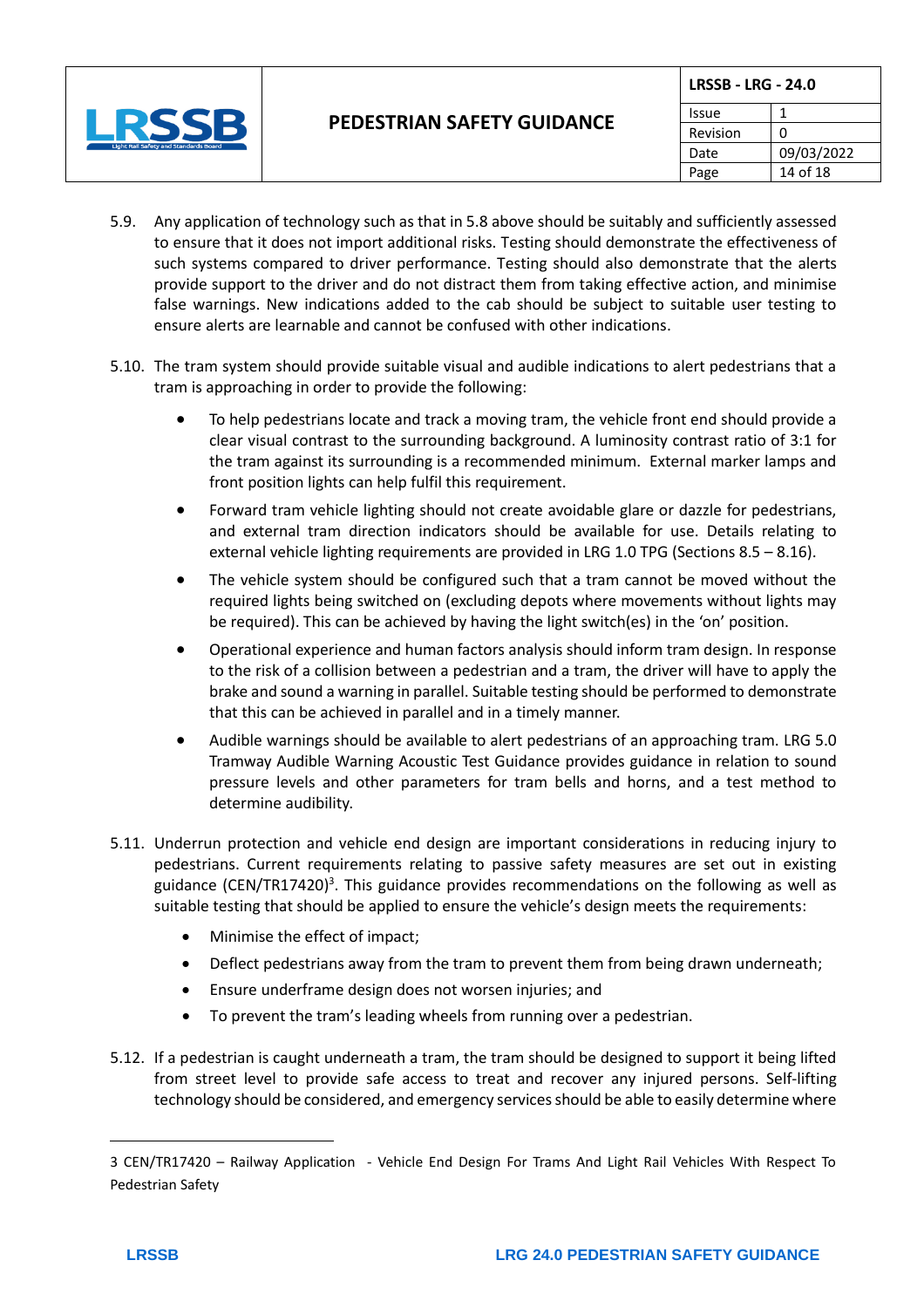

| <b>LRSSB - LRG - 24.0</b> |            |
|---------------------------|------------|
| Issue                     | 1          |
| Revision                  | O          |
| Date                      | 09/03/2022 |
| Page                      | 15 of 18   |

lifting equipment, such as airbags and jacks should be used to safely access and free injured persons. Engagement with local emergency services in these decisions is therefore recommended.

5.13. To ensure a timely emergency response, the driver should have access to a radio to alert the Light Rail system's operational control centre (OCC) about a pedestrian incident.

### Tramstop and Crossing Announcements

5.14. Consideration needs to be given as to whether there should be spoken announcements made to alert pedestrians that a non-stopping service, or a second tram, is approaching. Unexpected tram movements are a key risk to pedestrians, forewarning them can help overcome this. Further guidance on tramstops can be found in LRG 1.0 TPG and other relvant LRG guidance documents.

#### <span id="page-15-1"></span>Operational Design

5.15. Maximum permitted tram speeds should reflect pedestrian risk with lower speeds adopted for higher risk areas such as shared spaces and crossings. Setting of line speeds for should consider the likelihood of pedestrian incursions. This will be impacted by passive safety measures such as fencing, planting etc. Speeds should also take into account the sighting, reaction and braking times drivers will need to successfully avoid a collision when driving on line-of-sight principles.

#### *Warning Pedestrians*

- <span id="page-15-0"></span>5.16. Operators should ensure that there are sufficient and appropriate protocols and / or instructions in place for drivers to ensure that appropriate external lights are on, and to use turn external signal indicators to inform pedestrians about changes in tram direction.
- 5.17. Light Rail systems should ensure that there are sufficient and appropriate protocols and / or instructions in place around the use of audible warnings to alert pedestrians about tram movements. Light Rail systemsshould be aware that the sounding of audible warnings to safeguard pedestrians has several limitations, for example, warnings may be heard too late, ignored / disregarded, not made, or not heard at all etc.
- 5.18. Protocols should be consistent with requirements set out in the Highway Code<sup>4</sup> and guidance provided in LRG 5.0 Tramway Audible Warning Accoustic Test Guidance. These protocols should provide clarity and consistency around use of the horn or bell, such that drivers can sound the appropriate warning without hesitation. A review of operational practices identified that the horn is typically used following situations.
	- When the driver's line of site is obstructed, potentially concealing pedestrians;
	- When passing non-stop through a tramstop. Some Light Rail systems require continuous sounding of the audible warning when passing to assist in alerting that a second is tram coming and to alert pedestrians the tram is not stopping;
	- Before moving off from: a tramstop where there is already a stationary tram, crossing or walkway (for depot / siding);

<sup>4</sup> The Highway Code - Guidance - [GOV.UK \(www.gov.uk\)](https://www.gov.uk/guidance/the-highway-code)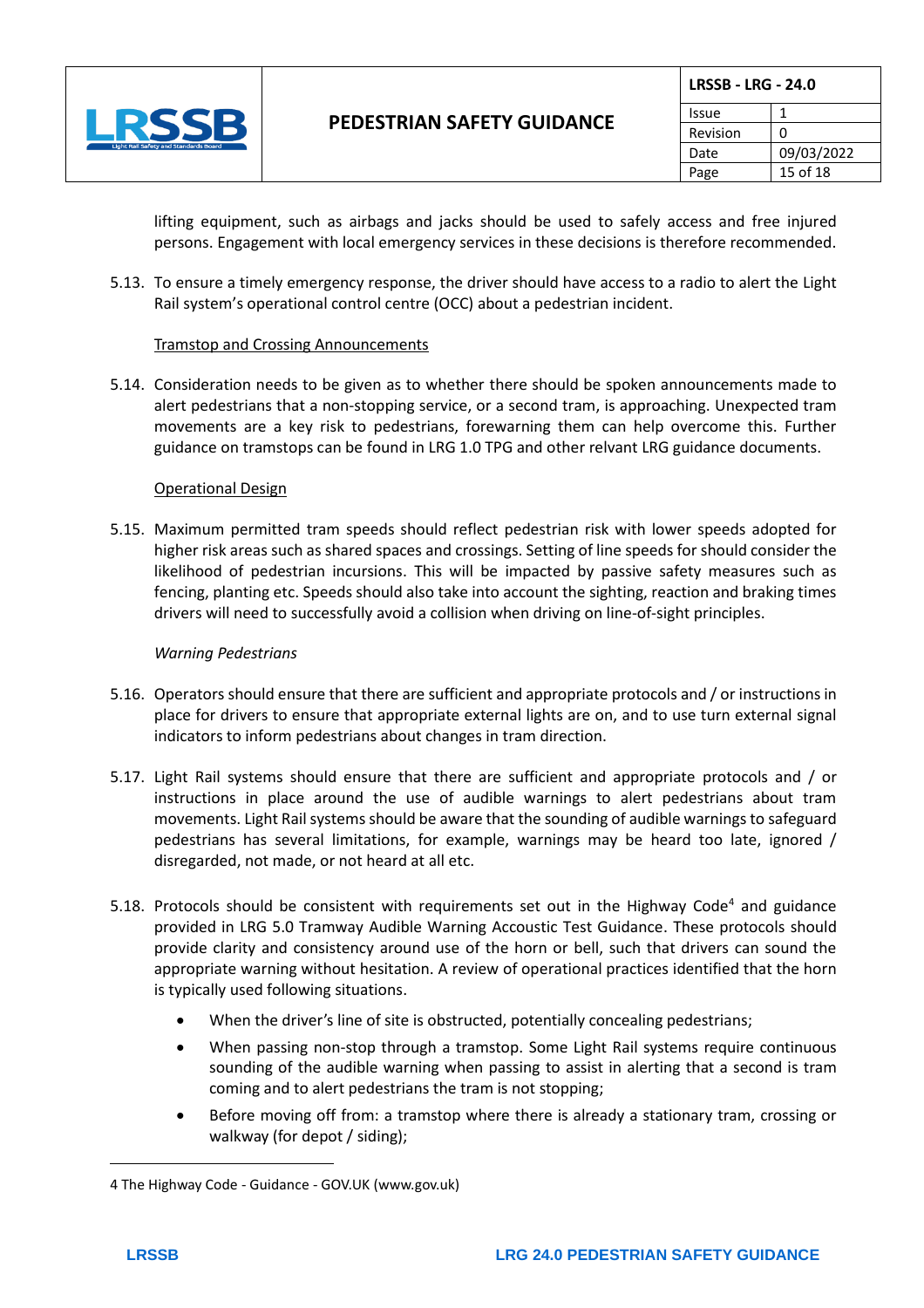

|  | <b>LRSSB - LRG - 24.0</b> |            |
|--|---------------------------|------------|
|  | Issue                     |            |
|  | Revision                  | O          |
|  | Date                      | 09/03/2022 |
|  | Page                      | 16 of 18   |

- In an emergency situation, sometimes through the use of short blasts of the horn; and
- When signage requires it.
- 5.19. The tram bell is often used in the following situations:
	- On approach to a crowded area or area of intense pedestrian movement;
	- When entering or leaving an enclosed area, such as a tunnel;
	- When passing another tram;
	- When moving off from a stand;
	- When passing through a sharp bend; and
	- When signage requires it.
- 5.20. Not all situations requiring use of the horn or bell can be defined and so driver training should emphasise that drivers need to use their own judgement. Drivers should be encouraged to use the horn if there is any doubt about the situation. Whilst not identified as a causal factor, an RAIB report identified that the driver sounded the bell just prior to a pedestrian collision and a horn was identified to have been more appropriate<sup>5</sup>.
- 5.21. Driver training should also consider the limitations around the tram's bell and horn in alerting pedestrians. The late sounding an audible warning may distract a pedestrian, causing them to hesitate, or turn-back, which might delay their movement out of the tram's path. In some cases, letting the pedestrian complete their movement may be preferred.
- 5.22. Operational protocols and training should ensure that the tasks of applying the brake and sounding a warning do not come into conflict<sup>6</sup>. Driver decisions and actions taken in response to a late passing pedestrian will likely be performed automatically and without conscious thought. Simulator training of such scenarios has a valuable role to play in rehearsing the correct response and priming it for delivery whilst driving.

#### *Non-Stopping Services*

- 5.23. Non-stopping services may surprise pedestrians who might expect the tram would call at the tramstop. The following protocols are recommended in this scenario:
	- Make non-stopping movements at slow speed;
	- Require a tram to stop if the opposite platform is already occupied;
	- Be prepared to stop ahead of any pedestrian (or obstruction);
	- Drivers should sound an audible warning as pe[r 0](#page-15-0) above; and
	- Training for drivers on the arrangements for making a non-stop movement.

<span id="page-16-0"></span><sup>5</sup> Report 09/2019: Fatal collision between a tram and a pedestrian, near Saughton tram stop, Edinburgh, 11 September 2018

[https://assets.publishing.service.gov.uk/media/5dd50f1440f0b606f02f5256/R092019\\_190725\\_Saughton.pdf](https://assets.publishing.service.gov.uk/media/5dd50f1440f0b606f02f5256/R092019_190725_Saughton.pdf) 6 Report 13/2017: Fatal collision between a tram and pedestrian at Woodbourn Road, Sheffield 22 December 2016 [https://assets.publishing.service.gov.uk/media/59cbce44e5274a0f8b8449f0/R132017\\_170927\\_Woodbourn\\_Road.pdf](https://assets.publishing.service.gov.uk/media/59cbce44e5274a0f8b8449f0/R132017_170927_Woodbourn_Road.pdf)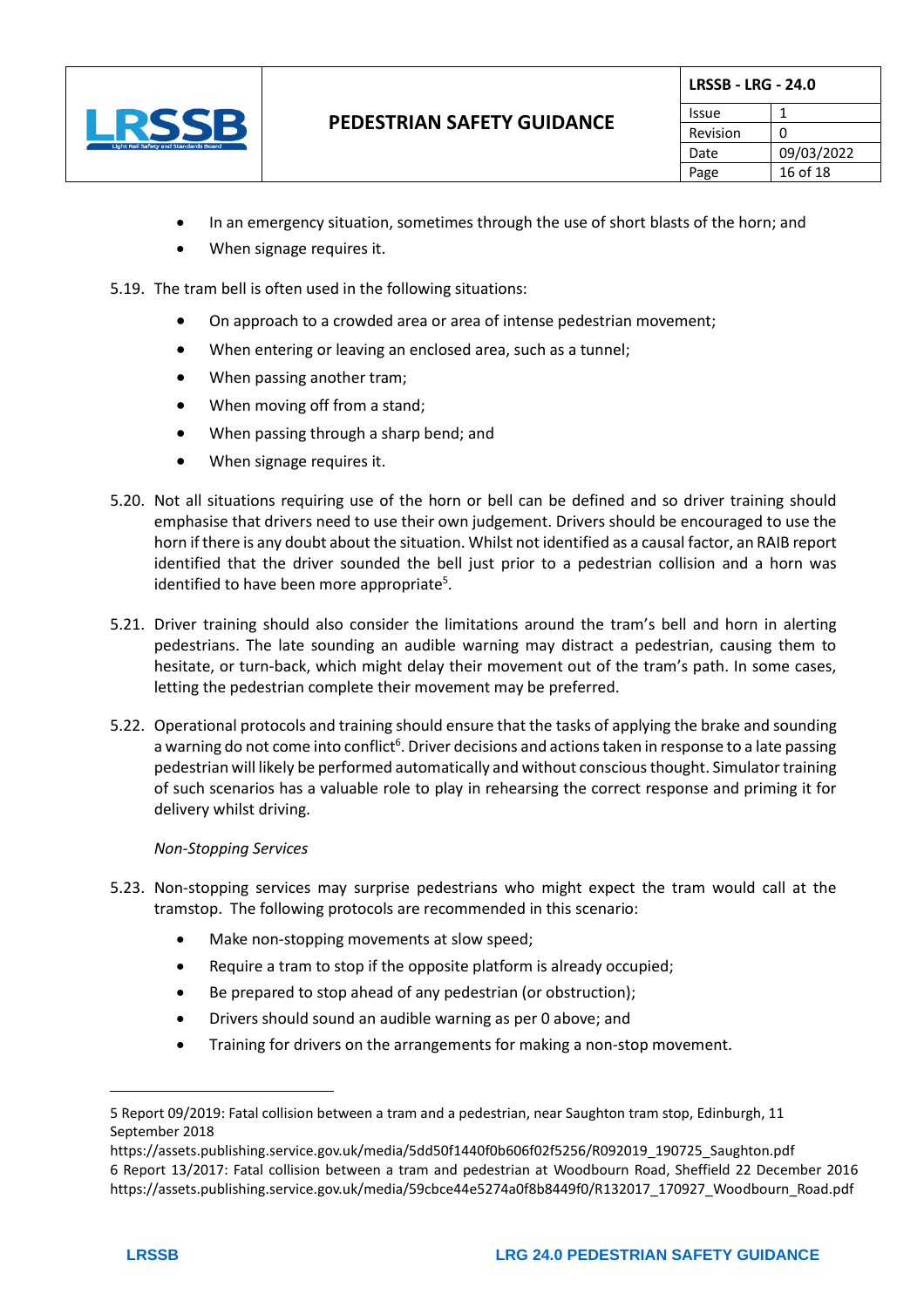

| <b>LRSSB - LRG - 24.0</b> |            |
|---------------------------|------------|
| Issue                     |            |
| Revision                  | ი          |
| Date                      | 09/03/2022 |
| Page                      | 17 of 18   |

### **6. Enabling Driver Situational Awareness and Action**

- 6.1. Tram driver 'situational awareness' is key to detecting and responding to pedestrian risk, as well as many other safety risks. Existing Light Rail system policies and procedures and industry guidance serve to enable all-round effective driver performance. Specific guidance for relevant topics include the following (not exhaustively):
	- Driver selection, training and development, and arrangements covering non-technical skills (refer to LRG 9.0 Driver Selection and Recruitment Guidance and the guidance provided below);
	- Fatigue management (refer to LRG 6.0 Fatigue Management Guidance);
	- Medical fitness (refer to LRG 11.0 Medical Fitness Guidance); and
	- Drivers maintaining attention (refer to LRG 17.0 Driver Inattention Systems Guidance).
- 6.2. Driver-focussed protocols around pedestrian safety are covered in [0](#page-15-1) above. Specific management arrangements relating to driver performance and pedestrian safety are as set out in the following sections.
- 6.3. In developing driver knowledge of route risks, consideration should be given to identifying and learning areas of pedestrian risk, for example pedestrian risks include the following (not exhaustively):
	- Areas of high footfall;
	- Locations where there are known visibility issues;
	- Tramstops where there are non-stopping services;
	- Areas where there are infrequent services;
	- Areas that are difficult for pedestrians to cross; and
	- Locations prone to high-risk pedestrian behaviour.
- 6.4. Drivers should be notified in a timely manner about specific events that will affect expected pedestrian numbers and behaviour. This would include sporting events, concerts, public displays, memorials, fairs and other similar occasions. Details should include dates, times and the types of pedestrians expected (families, young persons, elderly, tourists, groups or individuals) and anticipated risks posed.
- 6.5. Drivers should practice their response to risky pedestrian behaviours in a safe setting. Drivers should be trained to identify and respond to risky pedestrian behaviours in a realistic manner, typically this would involve simulation, possibly of previous incidents, so that drivers can prime their reactions. Experienced drivers should be encouraged to listen to their 'sixth sense' around pedestrians that might pose a risk, for example, drivers may have learnt to spot behavioural precursors which serve as an early warning system to the driver about a potential collision.
- 6.6. Driver training around providing the correct emergency response should cover scenarios where pedestrians are injured. The emergency response that follows a pedestrian injury should be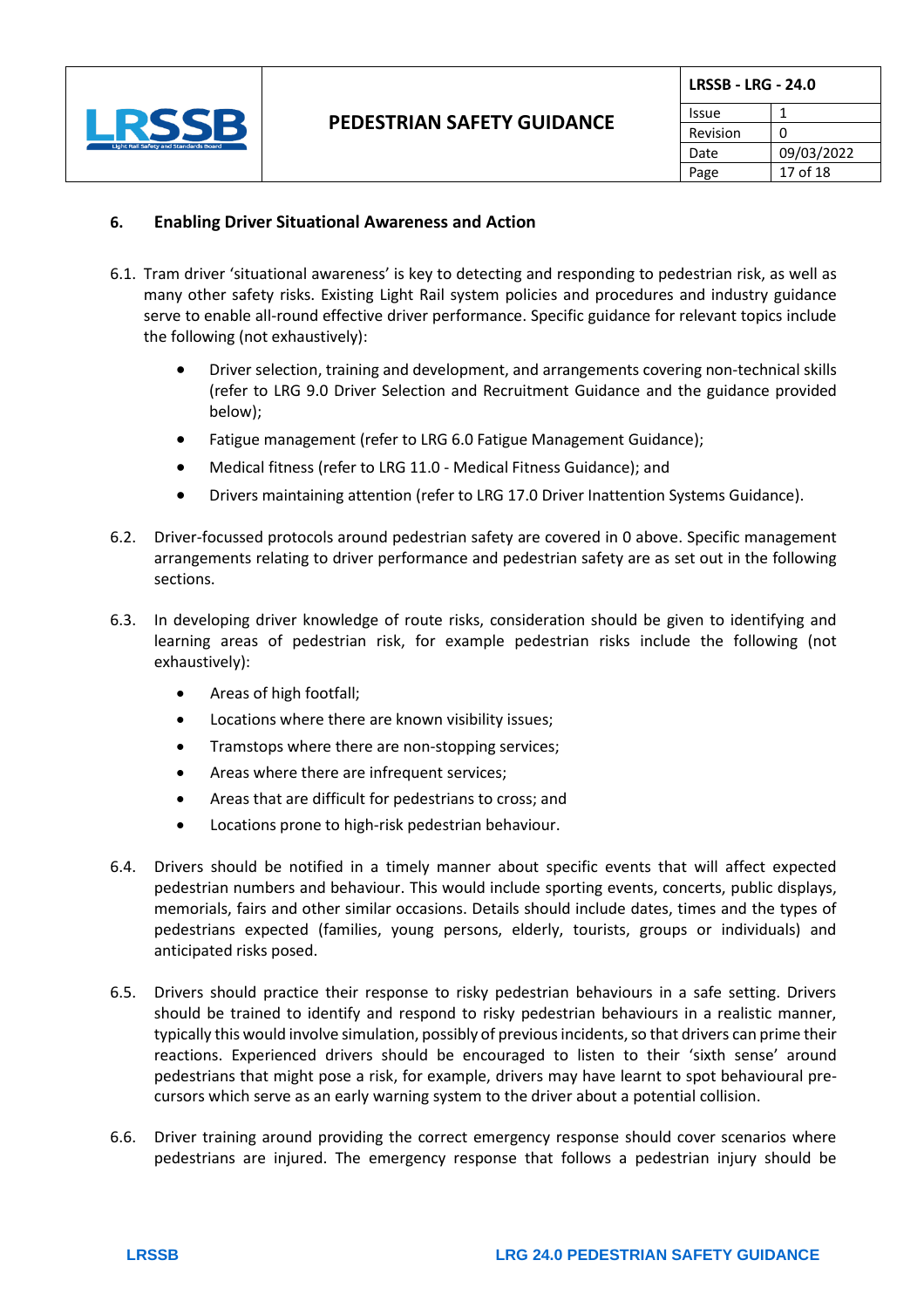

| <b>LRSSB - LRG - 24.0</b> |            |
|---------------------------|------------|
| Issue                     |            |
| Revision                  | O          |
| Date                      | 09/03/2022 |
| Page                      | 18 of 18   |

consistent with other emergency response scenarios. Key considerations include the following (not exhaustively):

- Initiating the emergency response;
- Preventing further injury (for example tram movements);
- Attracting attention of emergency services whilst on site;
- Supporting the emergency response (as and when appropriate); and
- Responding to further instructions from the Light Raill system's OCC.
- 6.7. Drivers should be offered suitable post incident support that covers physical and emotional wellbeing. Witnessing pedestrian injury can be harrowing and drivers should make use of support offered by the Light Rail system. Post incident counselling should be offered and a formal process for returning to work after a serious incident should be in place. In addition, organisations such as the Samaritans have produced resources to support trauma management and resilience amongst staff who may be involved in traumatic incidents<sup>7</sup> for further information refer to LRG 8.0 Guidance in the Management of Vulnerable Persons Safety.

<sup>7</sup> Samaritans, Support for people affected by traumatic rail incidents, [https://www.samaritans.org/how-we-can](https://www.samaritans.org/how-we-can-help/workplace/rail-industry-suicide-prevention-programme/support-people-affected-traumatic-rail-incidents/)[help/workplace/rail-industry-suicide-prevention-programme/support-people-affected-traumatic-rail-incidents/](https://www.samaritans.org/how-we-can-help/workplace/rail-industry-suicide-prevention-programme/support-people-affected-traumatic-rail-incidents/)